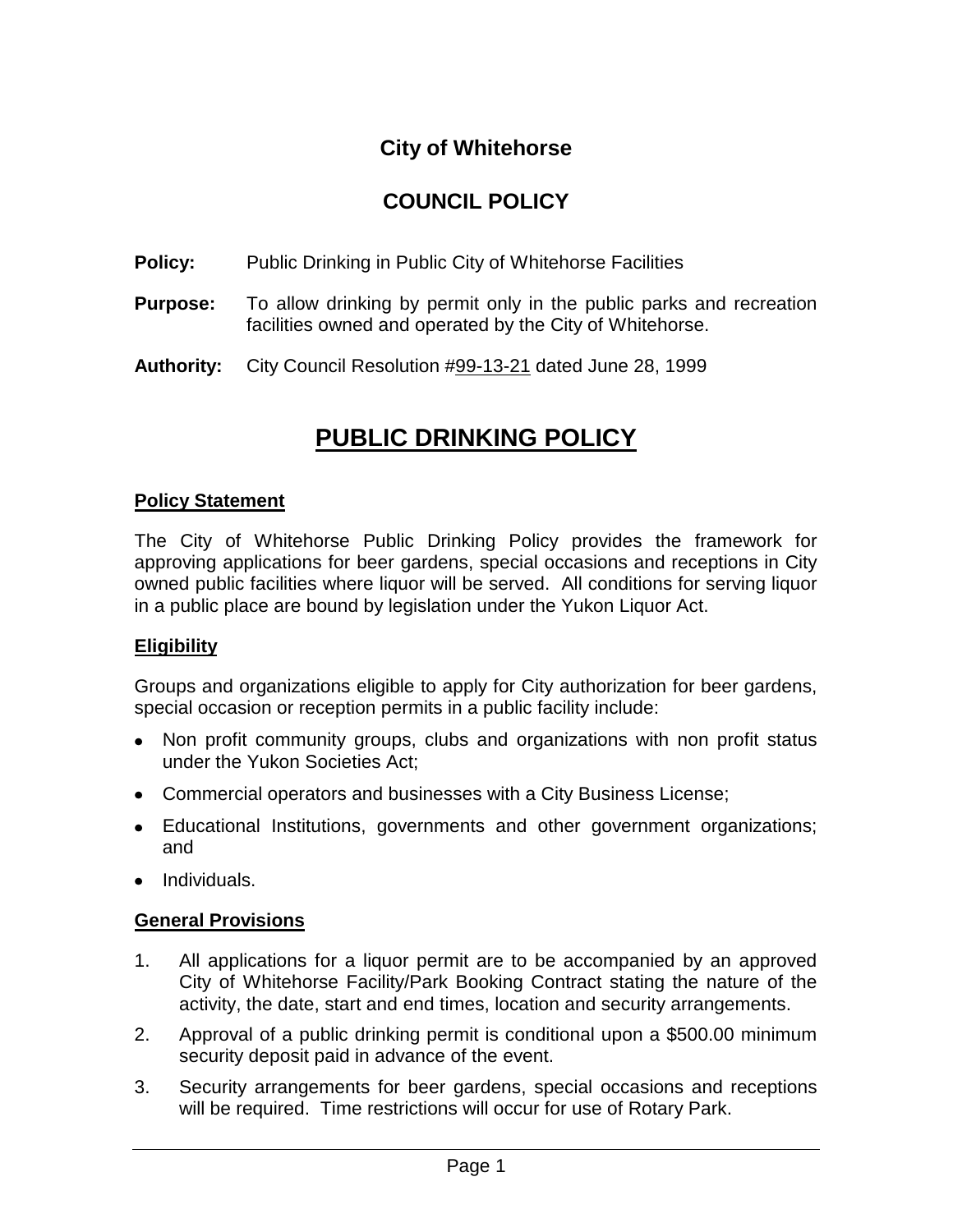- 4. Approval of a public drinking permit is conditional upon the provision of a minimum \$2,000,000.00 liability insurance policy with the City of Whitehorse named as additional insured.
- 5. Applications for a public drinking permit may be denied or restricted. Reasons for denial or restrictions include and are not limited to history of previous applications, lack of adequate security, non compliance with Liquor Act, conflict with other events such as family/youth oriented events, non payment.
- 6. Fees may be charged for a permit under the City of Whitehorse Fees and Charges Bylaw which may include but are not limited to corkage fees, flat rental fees, administrative fees, equipment fees.
- 7. All conditions for selling and serving liquor in a public place are bound by legislation under the Yukon Liquor Act.
- 8. All events involving liquor will be required to go through a post event evaluation.

### **Public Drinking Permit Procedures**

- 9. An application for a public drinking permit is to be made to the City Parks and Recreation Department at 4061 Fourth Avenue, Whitehorse, Attention the Facilities/Parks Branch Supervisor.
- 10. A completed copy of the Facility Booking Contract accompanied by a \$500.00 security deposit and a proof of minimum \$2,000,000.00 third party liability insurance naming the City as additional insured must be submitted to the Supervisor, Facilities/Parks Branch of the City of Whitehorse. A copy will be kept on file with the contract.
- 11. An applicant shall submit for review to the Facilities/Parks Branch Supervisor, one of the following permit applications:
	- (1) Yukon Liquor Corporation Application for a Special Occasion Permit (liquor for resale) Form 29.
	- (2) Yukon Liquor Corporation Application for a Reception Permit (liquor free) Form 30.
- 12. The Facilities/Parks Branch Supervisor will approve the application for a public drinking permit and will issue a letter advising City's approval to the applicant. Following City approval, the applicant must submit the approved letter to the Yukon Liquor Corporation.
- 13. The Liquor Corporation permit is posted on site in a visible location the day of the activity.
- 14. Where the applicant wishes to use the S.S. Klondike Park, the written permission of the Superintendent of Parks Canada shall be obtained and shall accompany the application referred to in point 1.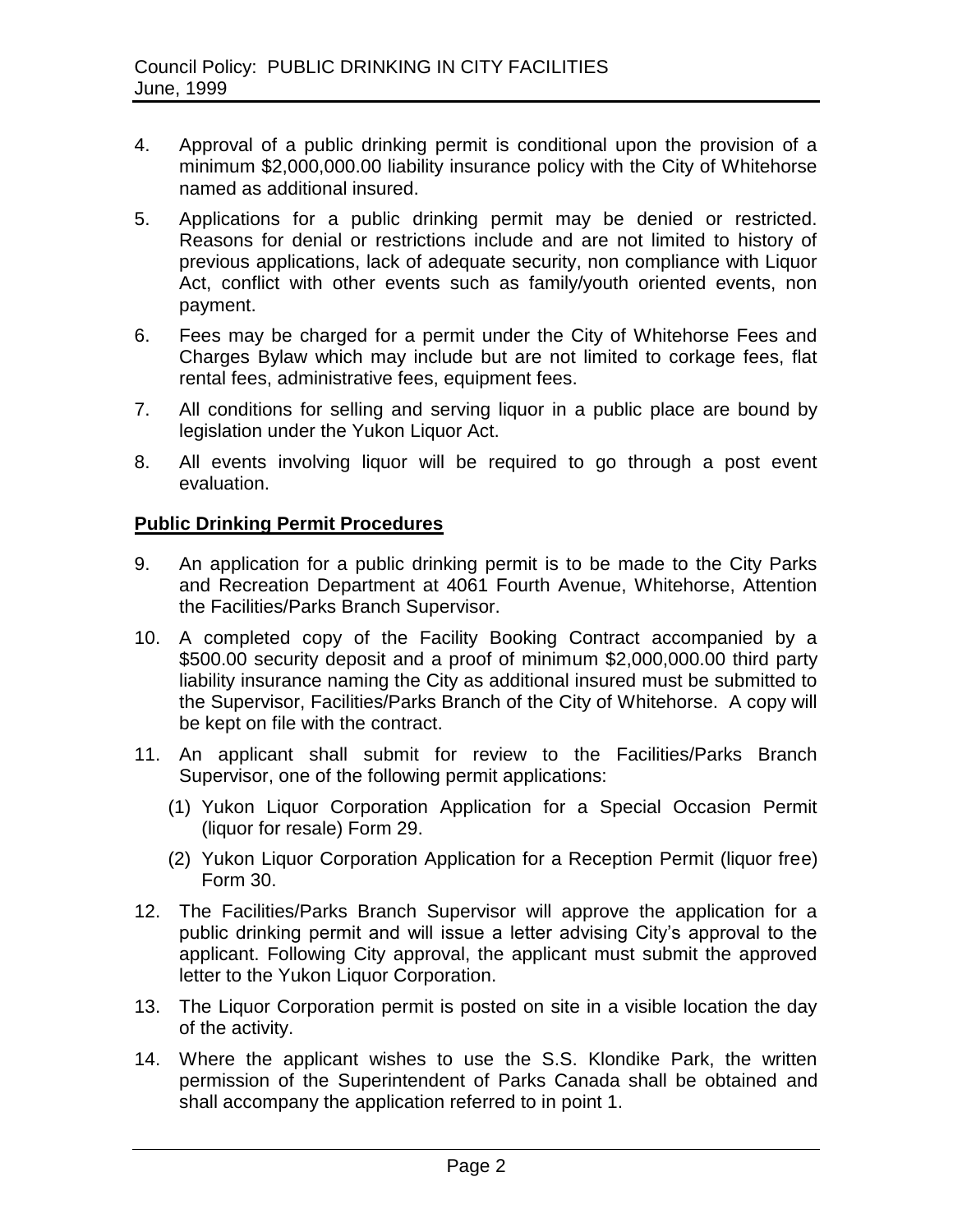#### **Conditions for serving alcohol in Public Facilities**

- 15. All alcoholic beverages will be served in plastic containers when in outside venues.
- 16. The applicant shall be responsible for all clean up and shall leave the area in the same state in which it was found. Solid waste and recyclables are to be removed.
- 17. Recycling of containers is encouraged.
- 18. The City requires the Designated Driver and Safe Ride Home programs be implemented and promoted.
- 19. The City strongly encourages applicants to have completed the Yukon Liquor Corporation's Server Training Program. The City may insist that the training has occurred prior to permit approval.
- 20. The sale and consumption area will be enclosed with a fence, allowing only one (1) opening (outdoor venues) or will be restricted to a designated area (indoor venues).
- 21. Toilet facilities must be provided, if not in place, or where those in place are inadequate for the number of persons expected to make use of the licensed area.
- 22. The applicant shall submit a site drawing (freehand acceptable) to show the approximate placement of the fenced-in area, bar, seating and placement of sanitary facilities.
- 23. Food and beverage sales and services will be permitted under the condition that they do not conflict with the onsite concession operator. Arrangements are to be reviewed prior to approval of the public drinking permit.

#### **Security Arrangements and Deposits**

- 24. The applicant shall submit with the completed application the sum of \$500.00 to cover any cost of repairs or damages done to City property or for wages for clean up if the applicant fails to do so. This security deposit will be returned in full after the area has been inspected by the City Parks and Recreation Department and found to be clean and damage free.
- 25. Where damage costs or clean up wages in the licensed area exceed \$500.00, the applicant will be held responsible for paying the difference to the City of Whitehorse.
- 26. Where security is required, members of the user group/organizations designated and identified as Security Guard Assistants will be on duty at all times during the hours liquor is sold, as well as one (1) hour after the closure of the applied for function.